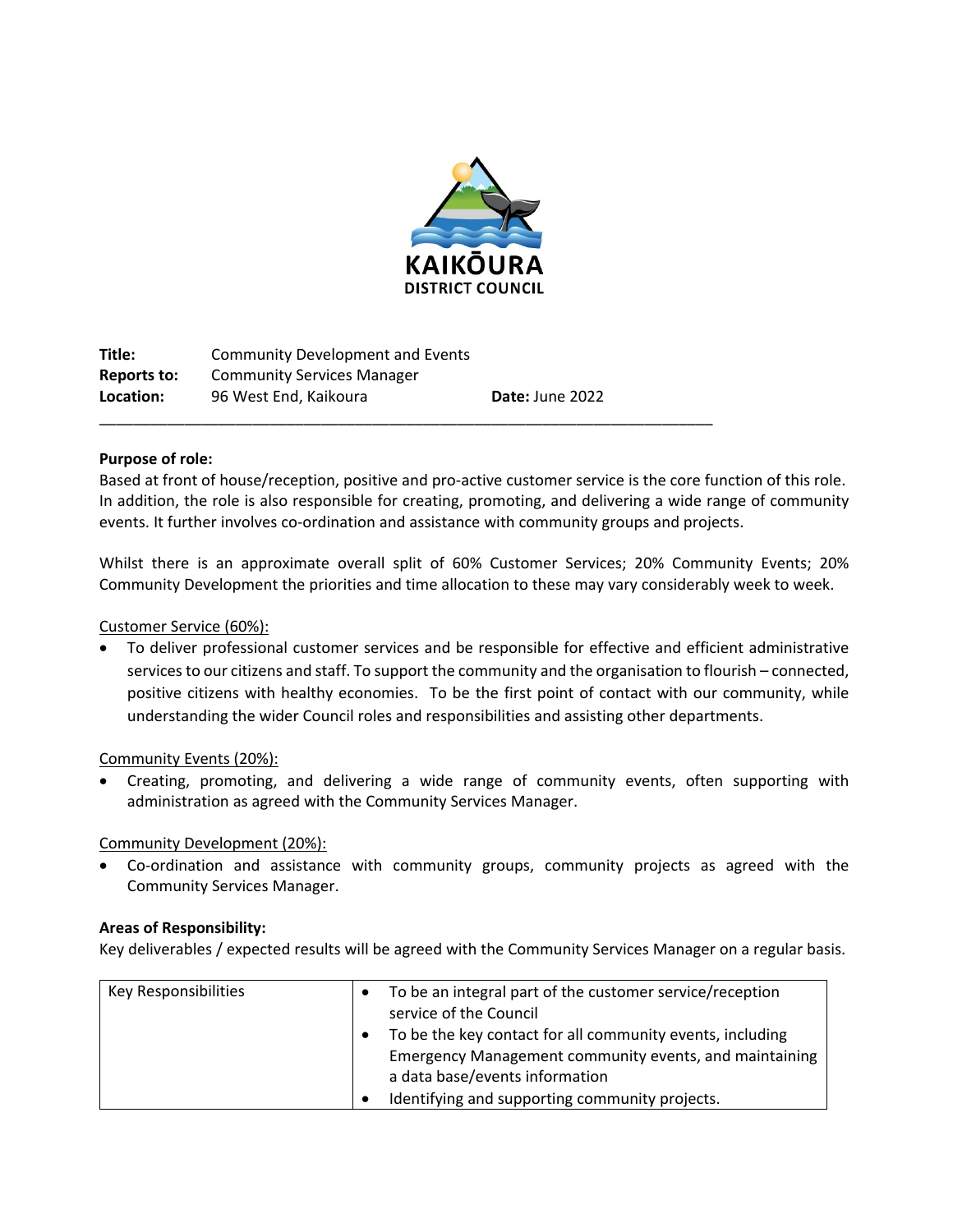| <b>Customer Services</b>     | <b>Customer Services</b>                                                                                                                                                                                                                                                                                                                                                                                                                                                                                                                                                                                                                                                                                                                                                                                                                                                                                                              |
|------------------------------|---------------------------------------------------------------------------------------------------------------------------------------------------------------------------------------------------------------------------------------------------------------------------------------------------------------------------------------------------------------------------------------------------------------------------------------------------------------------------------------------------------------------------------------------------------------------------------------------------------------------------------------------------------------------------------------------------------------------------------------------------------------------------------------------------------------------------------------------------------------------------------------------------------------------------------------|
|                              | To provide friendly, helpful, prompt, and accurate service to<br>$\bullet$<br>the public in accordance with instruction and policy providing<br>a valuable link between Council services and the public.                                                                                                                                                                                                                                                                                                                                                                                                                                                                                                                                                                                                                                                                                                                              |
|                              | Customer enquiries:<br>To provide an effective reception service, greet customers in<br>a courteous manner, and answer questions regarding Council<br>activities - linking with internal departments as required<br>To provide an effective, friendly, and professional telephone<br>$\bullet$<br>service<br>To provide cashier duties, ensuring receipts balance, daily<br>$\bullet$<br>banking and computer entry of all money is received.                                                                                                                                                                                                                                                                                                                                                                                                                                                                                         |
|                              | Customer service duties include:<br>Hall bookings<br>$\bullet$<br><b>Building appointments</b><br>$\bullet$<br>Customer service requests<br>$\bullet$<br>Deposits<br>٠<br>Liaise with the cleaning company to ensure Hall is kept clean<br>٠<br>Ensure property files and plans are distributed promptly<br>$\bullet$<br>when requested<br>Ensure mail is handled as per FOH processes and Laserfiche<br>$\bullet$<br>Ensure that all public forms are stocked and available for<br>$\bullet$<br>public distribution / collection<br>Assist the community with rates queries<br>$\bullet$<br>Ensure cleanliness of reception, office area, photocopy room<br>$\bullet$<br>and kitchen<br>Purchasing supplies<br>٠<br>Provide backup for typing services and other specific typing<br>$\bullet$<br>and administration duties<br>Assist with other duties not specified as and when required<br>٠<br>by the Community Services Manager. |
| <b>Community Events</b>      | Event coordination, administration, and management, as<br>$\bullet$<br>required<br>Write regular and ad hoc reports, as appropriate, on work in<br>٠<br>progress/initiatives<br>Advise the Community Services Manager on community<br>$\bullet$<br>developments and events<br>Prepare monthly reports to the KDC Council meeting<br>٠<br>Understand youth council needs and support<br>$\bullet$<br>Manage all budgets relating to contracts for specific projects.<br>$\bullet$                                                                                                                                                                                                                                                                                                                                                                                                                                                      |
| <b>Community Development</b> | Assist the Kaikoura District Council and the community in the<br>$\bullet$<br>development, implementation, management of community<br>projects<br>Identify strategic implications and linkages with relevant local<br>٠<br>projects                                                                                                                                                                                                                                                                                                                                                                                                                                                                                                                                                                                                                                                                                                   |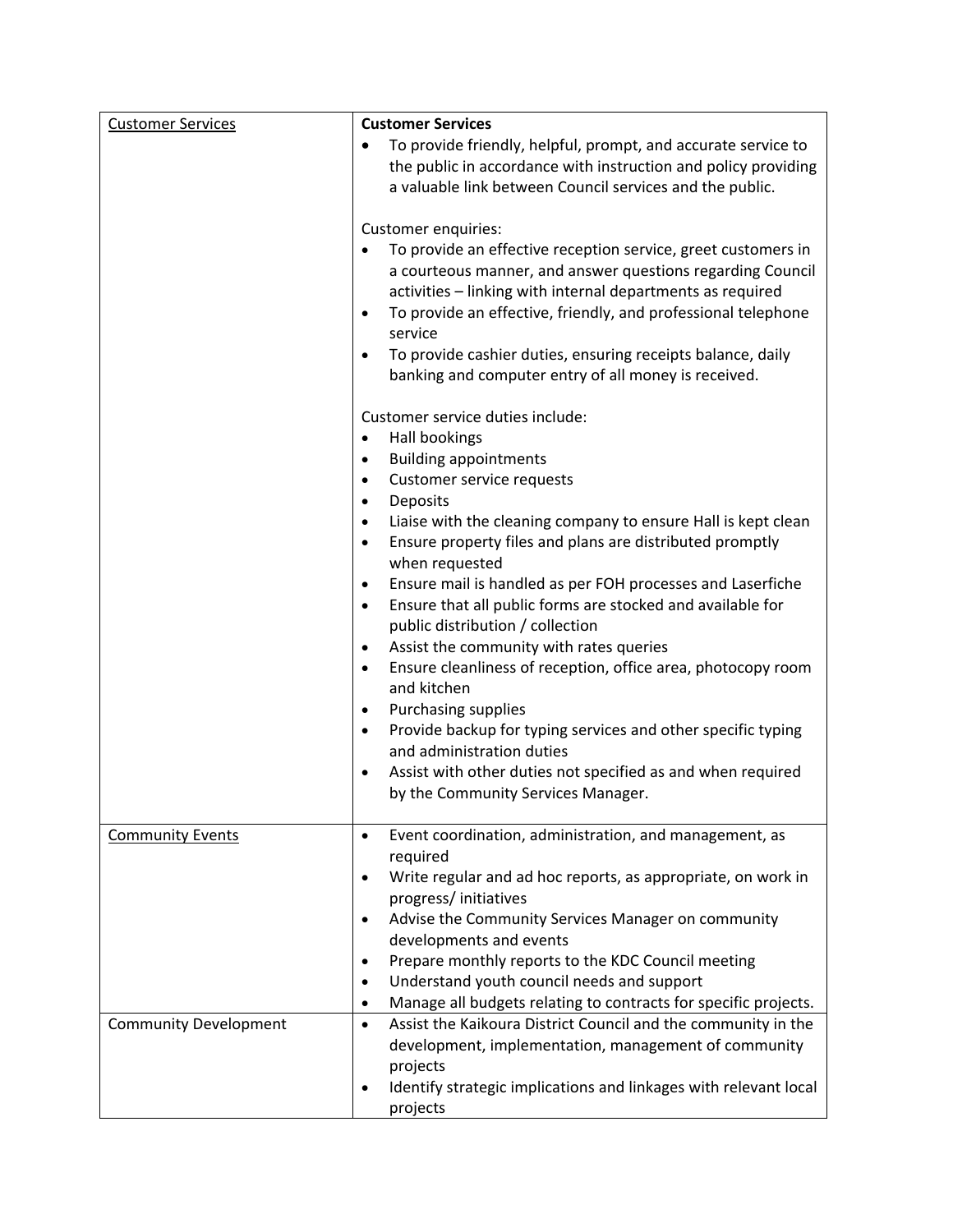|                                  | Identify links and synergies between strategies and integrate<br>$\bullet$<br>at an operational level<br>Coordinate and structure progress meetings, ensuring key<br>$\bullet$<br>stakeholders can input feedback throughout the process<br>Develop, monitor, support and facilitate a collaborative<br>$\bullet$<br>action planning and implementation process<br>Establish a positive, credible public profile facilitating local<br>$\bullet$<br>solutions to local needs<br>Develop a relationship with KDC Communications Officer to<br>$\bullet$<br>support and strengthen local projects and networks. |
|----------------------------------|---------------------------------------------------------------------------------------------------------------------------------------------------------------------------------------------------------------------------------------------------------------------------------------------------------------------------------------------------------------------------------------------------------------------------------------------------------------------------------------------------------------------------------------------------------------------------------------------------------------|
| <b>Health and Safety</b>         | To promote a safe and healthy workplace as outlined in<br>$\bullet$<br>Kaikoura District Council's health and safety policy and<br>procedures<br>To raise an issue or concern about health and safety and take<br>$\bullet$<br>part in resolving the issue.                                                                                                                                                                                                                                                                                                                                                   |
| <b>Organisational Well-being</b> | To provide ongoing support to and be valued by fellow team<br>٠<br>members<br>To take on additional duties, either individually or within a<br>$\bullet$<br>group and perform effectively<br>To demonstrate a good working knowledge and awareness of<br>٠<br>and contribute to development of policy and procedure<br>Council's policy and procedure are complied with<br>$\bullet$<br>Lines of communication and feedback remain open and<br>$\bullet$<br>effective<br>To be alert to the security and safety of people and property.<br>٠                                                                  |
| Civil Defence                    | Provide support to the Controller during event response<br>٠<br>To take part in Emergency Management Training as required.                                                                                                                                                                                                                                                                                                                                                                                                                                                                                    |

## **Key Relationships:**

Internal

- Council Staff
- Community Services Manager
- CEO and Senior Managers
- Museum staff
- Mayor and Councillors.

## External

- Tangata Whenua
- Te Tiriti Partners
- Community groups and organisations
- Youth Council
- Stakeholders
- Members of the public
- Ratepayers
- Crown agencies.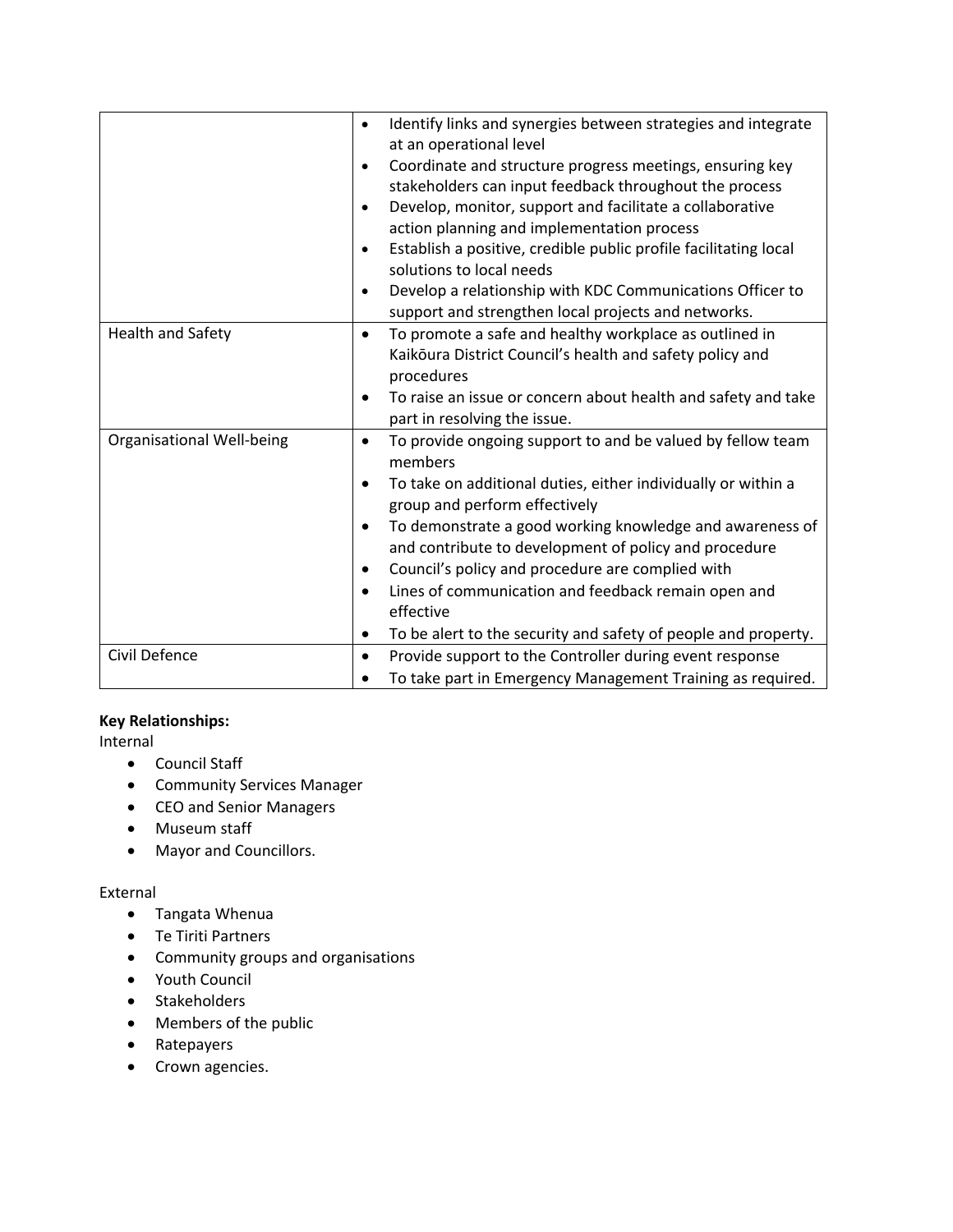# **Person Specification:**

| <b>Skills &amp; Experience</b>                                            | <b>Essential</b> | <b>Desirable</b> |
|---------------------------------------------------------------------------|------------------|------------------|
| Highly developed interpersonal and communication skills, cultural         | ✓                |                  |
| awareness, and empathy                                                    |                  |                  |
| Welcomes and values, diversity, and contributes to an inclusive           | $\checkmark$     |                  |
| working environment where differences are acknowledged and                |                  |                  |
| respected.                                                                |                  |                  |
| A track record in planning, promoting and delivering events               | $\checkmark$     |                  |
| The ability to assist groups to formulate their ideas into constructive   | $\checkmark$     |                  |
| actions, ability to undertake community-based research, and to            |                  |                  |
| effectively complete projects. Exercises sound judgement and              |                  |                  |
| sensitivity - especially in relation to the community organisation,       |                  |                  |
| local governments etc.                                                    |                  |                  |
| Strong problem resolution and decision-making skills - able to clearly    | ✓                |                  |
| identify problems (to think and act 'ahead of the curve' and              |                  |                  |
| proactively follow up), seek alternative solutions, identify risks and    |                  |                  |
| benefits, seek input from others and make sound decisions based on        |                  |                  |
| these considerations.                                                     |                  |                  |
| A proven track record working well with community groups and              | ✓                |                  |
| proven networking skills.                                                 |                  |                  |
| Well-developed computer skills particularly Microsoft Office suite and    | $\checkmark$     |                  |
| particularly Word, Excel and PowerPoint                                   |                  |                  |
| Proven ability in performing a range of tasks under competing             | ✓                |                  |
| demands, and producing a quality result, consistently on time             |                  |                  |
| Discretion, and the ability to handle a high level of confidentiality and | $\checkmark$     |                  |
| ambiguity                                                                 |                  |                  |
| An ability to work successfully as part of a team as well as              | ✓                |                  |
| independently and provide self-motivation                                 |                  |                  |
| Ability to take ad hoc minutes to a professional standard                 | $\checkmark$     |                  |
| Cash handling experience is desirable                                     |                  | ✓                |
| Local Government experience                                               |                  |                  |

### **Required Competencies:**

| Deciding and Initiating Action                     | Takes responsibility for actions, projects, and people;<br>takes initiative and works under own direction; initiates<br>and generates activity and introduces changes into work<br>processes; makes quick, clear decisions which may include<br>tough choices or considered risks. Forward planning<br>ability. |
|----------------------------------------------------|-----------------------------------------------------------------------------------------------------------------------------------------------------------------------------------------------------------------------------------------------------------------------------------------------------------------|
| Working with People                                | Shows respect for the views and contributions of other<br>team members; shows empathy; listens, supports and<br>cares for others; consults others and shares information<br>and expertise with them; builds team spirit and reconciles<br>conflict; adapts to the team and fits in well.                        |
| <b>Presenting and Communicating</b><br>Information | Speaks fluently; expresses opinions, information, and key<br>points of an argument clearly; makes presentations and<br>undertakes public speaking with skill and confidence;                                                                                                                                    |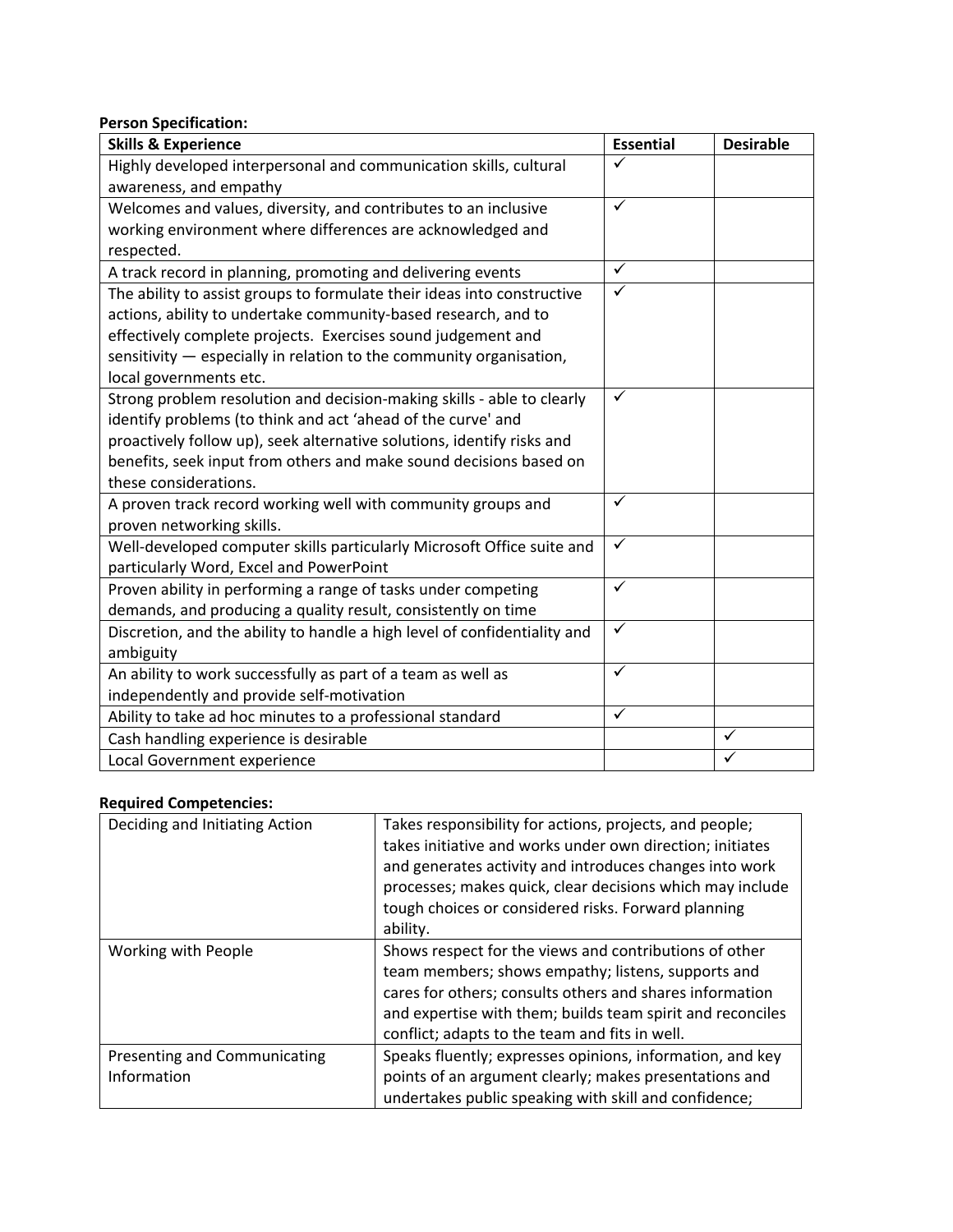|                                   | responds quickly to the needs of an audience and to their    |
|-----------------------------------|--------------------------------------------------------------|
|                                   | reactions and feedback; projects credibility.                |
| Writing and Reporting             | Exceptional attention to detail. Writes convincingly; writes |
|                                   | clearly, succinctly, and correctly; avoids the unnecessary   |
|                                   | use of jargon or complicated language; writes in a well-     |
|                                   | structured and logical way; structures information to meet   |
|                                   | the needs and understanding of the intended audience.        |
| Applying Expertise and Technology | Applies specialist and expertise; uses technology to         |
|                                   | achieve work objectives; develops job knowledge and          |
|                                   | expertise (theoretical and practical) through continual      |
|                                   | professional development; demonstrates an                    |
|                                   | understanding of different organisational departments        |
|                                   | and functions.                                               |
| Delivering Results and Meeting    | Focuses on customer needs and satisfaction; sets high        |
| <b>Customer Expectations</b>      | standards for quality and quantity; monitors and             |
|                                   | maintains quality and productivity; works in a systematic,   |
|                                   | methodical, and orderly way; consistently achieves project   |
|                                   | goals.                                                       |
| Persuading and Influencing        | Gains clear agreement and commitment from others by          |
|                                   | persuading, convincing and negotiating; makes effective      |
|                                   | use of political processes to influence and persuade         |
|                                   | others; promotes ideas on behalf of oneself or others;       |
|                                   | makes a strong personal impact on others; takes care to      |
|                                   | manage one's impression on others                            |
| Planning and Organising           | Sets clearly defined objectives; plans activities and        |
|                                   | projects well in advance and takes account of possible       |
|                                   | changing circumstances; identifies and organises             |
|                                   | resources needed to accomplish tasks; manages time           |
|                                   | effectively; monitors performance against deadlines and      |
|                                   | milestones.                                                  |
| <b>Relating and Networking</b>    | Easily establishes good relationships with customers and     |
|                                   | staff; relates well to people at all levels; builds wide and |
|                                   | effective networks of contacts; uses humour appropriately    |
|                                   | to bring warmth to relationships with others.                |
| Creating and Innovating           | Produces new ideas, approaches, or insights; creates         |
|                                   | innovative products or designs; produces a range of          |
|                                   | solutions to problems.                                       |
| Adhering to Principles and Values | Upholds ethics and values; demonstrates integrity;           |
|                                   | promotes and defends equal opportunities, builds diverse     |
|                                   | teams; encourages organisational and individual              |
|                                   | responsibility towards the community and the                 |
|                                   | environment.                                                 |
| Following Instructions and        | Appropriately follows instructions from others without       |
| Procedures                        | unnecessarily challenging authority; follows procedures      |
|                                   | and policies; keeps to schedules; arrives punctually for     |
|                                   | work and meetings; demonstrates commitment to the            |
|                                   | organisation; complies with legal obligations and safety     |